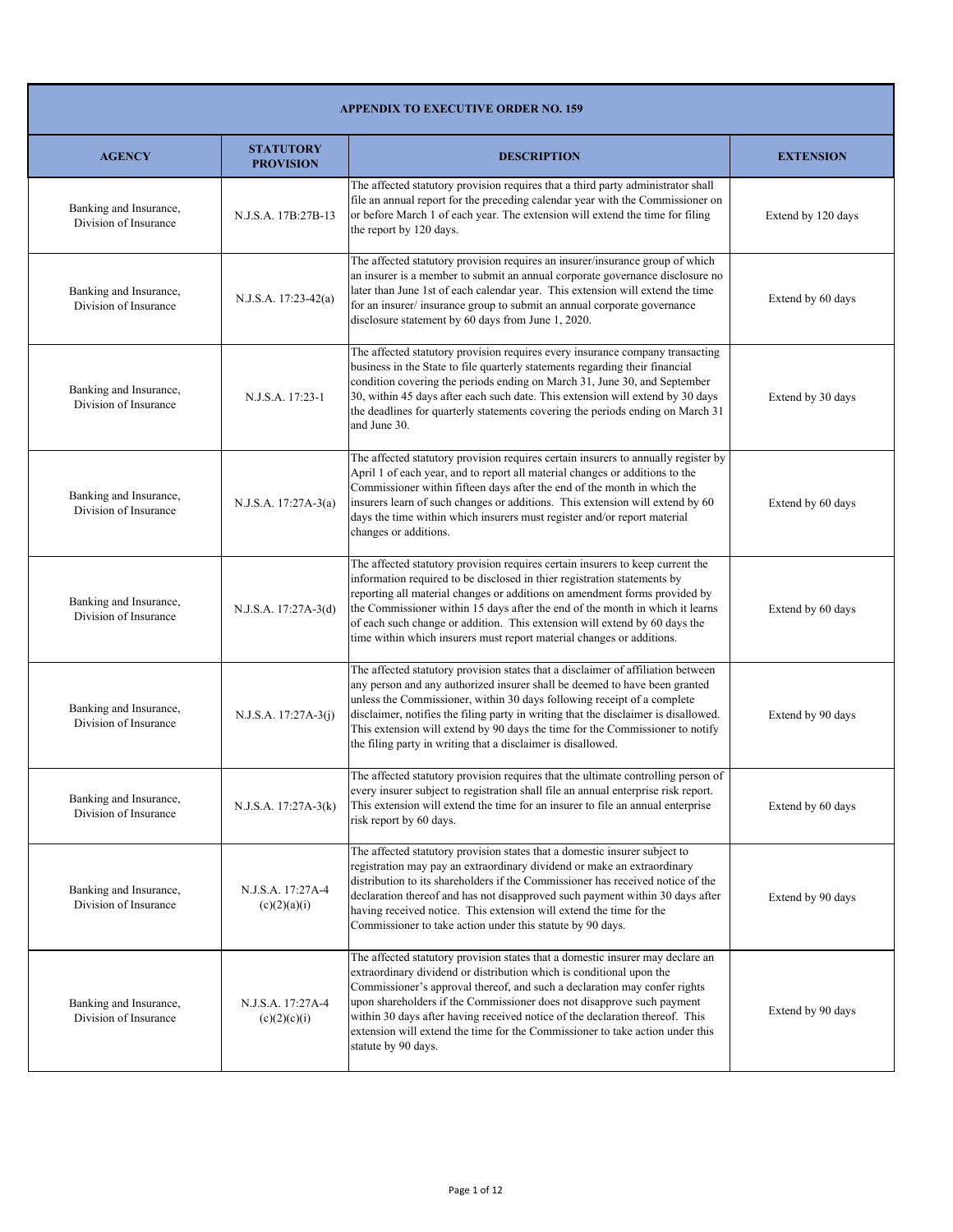|                                                 | <b>APPENDIX TO EXECUTIVE ORDER NO. 159</b> |                                                                                                                                                                                                                                                                                                                                                                                                                                                                                                                                                                                                                                                                                                                                                                                                                                                                                                                                                                                                                                                                               |                   |  |
|-------------------------------------------------|--------------------------------------------|-------------------------------------------------------------------------------------------------------------------------------------------------------------------------------------------------------------------------------------------------------------------------------------------------------------------------------------------------------------------------------------------------------------------------------------------------------------------------------------------------------------------------------------------------------------------------------------------------------------------------------------------------------------------------------------------------------------------------------------------------------------------------------------------------------------------------------------------------------------------------------------------------------------------------------------------------------------------------------------------------------------------------------------------------------------------------------|-------------------|--|
| <b>AGENCY</b>                                   | <b>STATUTORY</b><br><b>PROVISION</b>       | <b>DESCRIPTION</b>                                                                                                                                                                                                                                                                                                                                                                                                                                                                                                                                                                                                                                                                                                                                                                                                                                                                                                                                                                                                                                                            | <b>EXTENSION</b>  |  |
| Banking and Insurance,<br>Division of Insurance | $N.J.S.A. 17:27A-4(a)(2)$                  | The affected statutory provision prohibits certain transactions involving a<br>domestic insurer and any person in its holding company system unless the<br>insurer has notified the Commissioner in writing of its intention to enter into<br>the transaction at least 30 days prior thereto, or such shorter period as the<br>Commissioner may permit, and the Commissioner has not disapproved it<br>within that 30-day period. This extension will extend by 90 days the period<br>within which the Commission may disapprove the transaction.                                                                                                                                                                                                                                                                                                                                                                                                                                                                                                                             | Extend by 90 days |  |
| Banking and Insurance,<br>Division of Insurance | N.J.S.A. 17:29A-46.1(c)                    | The affected statutory provision states that any initial rates filed by an insurer<br>pursuant to N.J.S.A. 17:29A-46.1(b), which governs initial filings for<br>additional rating plans which are based on a percentage increase or decrease of<br>the existing rate level in the insurer's current rating plan, shall be deemed to be<br>approved if not disapproved by the Commissioner within 120 days of receipt of<br>the filing by the Department. This extension will extend by 90 days the time for<br>the Commissioner to disapprove initial rates.                                                                                                                                                                                                                                                                                                                                                                                                                                                                                                                  | Extend by 90 days |  |
| Banking and Insurance,<br>Division of Insurance | N.J.S.A. 17:29A-46.6(d)                    | The affected statutory provision states that a filing by an insurer, affiliated<br>group of insurers, or a rating organization requesting an increase in its<br>Statewide average base rate for private passenger automobile insurance of up to<br>3% shall be deemed to be approved unless rejected or modified by the<br>Commissioner not later than 30 days after receipt of the filing, unless the<br>Commissioner grants an extension, in which case the filing shall be deemed<br>approved not later than 45 days after receipt of the filing; and a filing<br>requesting an increase of more than 3%, but not more than 7%, shall be<br>deemed to be approved unless rejected or modified by the Commissioner not<br>later than 45 days after receipt of the filing, unless the Commissioner grants an<br>extension, in which case the filing shall be deemed approved not later than 60<br>days after receipt of the filing. This extension will extend by 90 days the time<br>by which the Commissioner must issue a decision before a filing is deemed<br>approved. | Extend by 90 days |  |
| Banking and Insurance,<br>Division of Insurance | N.J.S.A. 17:29A-5.7(a)                     | The affected statutory provision requires that each insurer, except those exempt<br>from filing pursuant to section 6 of this act, shall annually file with the<br>Commissioner, on or before July 1 of each year, a profits report containing the<br>information and calculations required by this section. This extension will<br>extend the time for filing a profits report by 30 days.                                                                                                                                                                                                                                                                                                                                                                                                                                                                                                                                                                                                                                                                                   | Extend by 30 days |  |
| Banking and Insurance,<br>Division of Insurance | N.J.S.A. 17:29A-7                          | The affected statutory provision states that ratings-systems filed by or on behalf<br>of an insurer shall be deemed approved if the Commissioner fails to approve or<br>disapprove the rating-systems within 90 days from the filing thereof. This<br>extension will extend the time for the Commissioner to approve or disapprove<br>any rating-systems by 90 days.                                                                                                                                                                                                                                                                                                                                                                                                                                                                                                                                                                                                                                                                                                          | Extend by 90 days |  |
| Banking and Insurance,<br>Division of Insurance |                                            | The affected statutory provision states that an annual rate change for medical<br>malpractice liability insurance filed by insurer or rating organization may<br>become effective not less than 30 days after its filing. This extension will<br>N.J.S.A. 17:29AA-5.1(a) extend the time for a rate change for medical malpractice liability insurance to<br>become effective by 90 days, such that a rate change may become effective not<br>less than 120 days after its filing.                                                                                                                                                                                                                                                                                                                                                                                                                                                                                                                                                                                            | Extend by 90 days |  |
| Banking and Insurance,<br>Division of Insurance | N.J.S.A. 17:29AA-6                         | The affected statutory provision states that for commercial lines insurance,<br>insurers shall file copies of all policy forms for approval with the<br>Commissioner at least 30 days prior to the policy form's effective date, and that<br>a policy form filed under this section shall be deemed approved as of its<br>effective date unless disapproved by the Commissioner prior to its effective<br>date. This extension will extend the time for the Commissioner to take action<br>under this statute by 90 days, such that the waiting period shall be 120 days<br>unless waived by the Commissioner in full or in part.                                                                                                                                                                                                                                                                                                                                                                                                                                             | Extend by 90 days |  |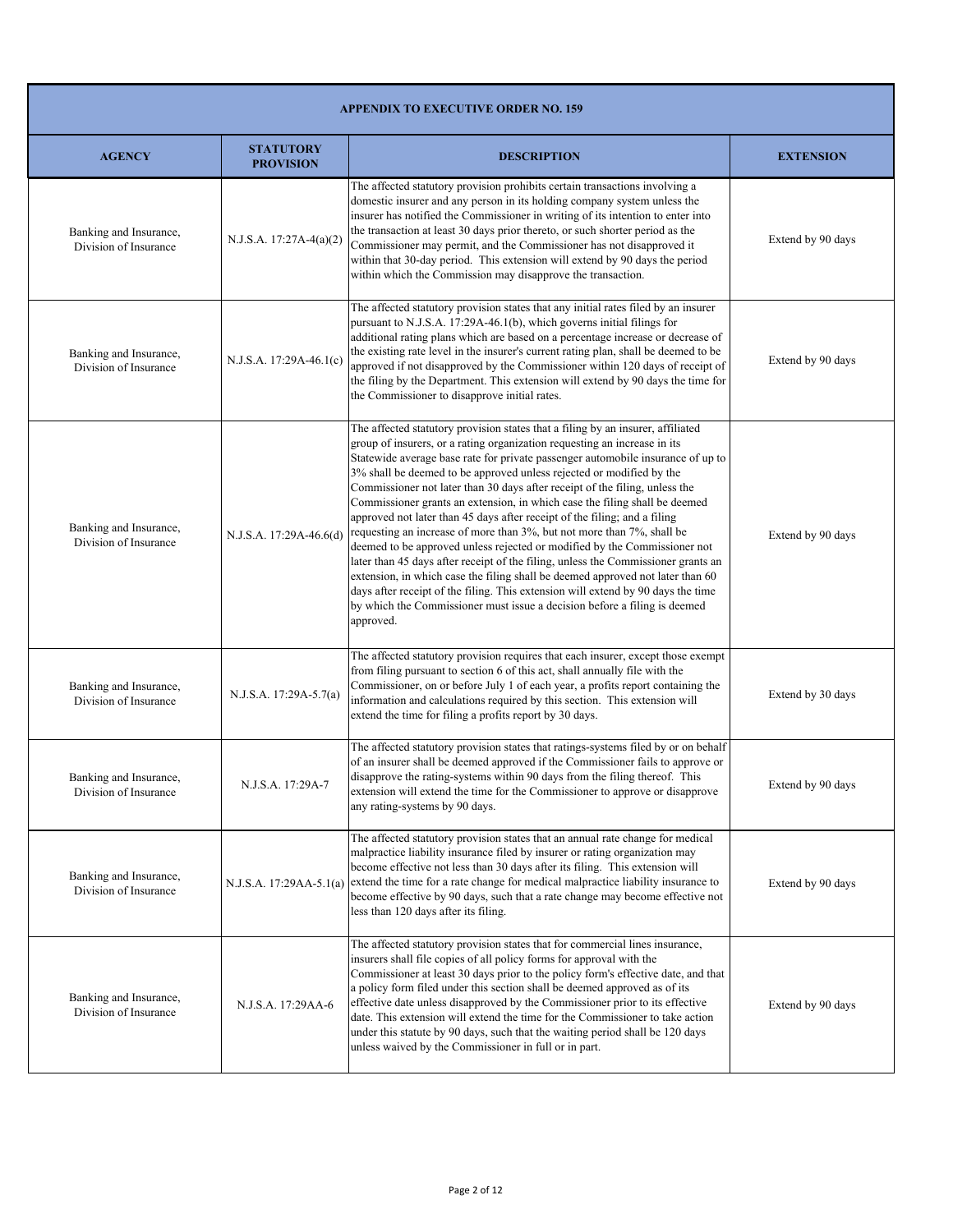| <b>APPENDIX TO EXECUTIVE ORDER NO. 159</b>      |                                      |                                                                                                                                                                                                                                                                                                                                                                                                                                                                                                                                                                                                                                                                                                                                                                                                                                                                                                                                                                                                |                                               |
|-------------------------------------------------|--------------------------------------|------------------------------------------------------------------------------------------------------------------------------------------------------------------------------------------------------------------------------------------------------------------------------------------------------------------------------------------------------------------------------------------------------------------------------------------------------------------------------------------------------------------------------------------------------------------------------------------------------------------------------------------------------------------------------------------------------------------------------------------------------------------------------------------------------------------------------------------------------------------------------------------------------------------------------------------------------------------------------------------------|-----------------------------------------------|
| <b>AGENCY</b>                                   | <b>STATUTORY</b><br><b>PROVISION</b> | <b>DESCRIPTION</b>                                                                                                                                                                                                                                                                                                                                                                                                                                                                                                                                                                                                                                                                                                                                                                                                                                                                                                                                                                             | <b>EXTENSION</b>                              |
| Banking and Insurance,<br>Division of Insurance | N.J.S.A. 17:33A-15(a)                | The affected statutory provision states that every insurer writing health<br>insurance or private passenger automobile insurance in this State shall file with<br>the Commissioner a plan for the prevention and detection of fraudulent<br>insurance applications and claims, and that such plan shall be deemed<br>approved by the Commissioner if not affirmatively approved or disapproved by<br>the Commissioner within 90 days of the date of filing. This extension will<br>extend the time for the Commissioner to approve or disapprove a plan by 90<br>days.                                                                                                                                                                                                                                                                                                                                                                                                                         | Extend by 90 days                             |
| Banking and Insurance,<br>Division of Insurance | N.J.S.A. 17:33B-29(c)                | The affected statutory provision states that any application for a temporary<br>certificate of authority which authorizes an insurer to issue private passenger<br>automobile insurance policies or make contracts of private passenger<br>automobile insurance in this State shall be deemed approved if not disapproved<br>by the Commissioner within 30 days of the application filing date. This<br>extension will extend the time for the Commissioner to approve or disapprove<br>an application made under this statute by 90 days.                                                                                                                                                                                                                                                                                                                                                                                                                                                     | Extend by 90 days                             |
| Banking and Insurance,<br>Division of Insurance | N.J.S.A. 17:36-5.35(c)               | The affected statutory provision gives the Commissioner 30 days from the date<br>an expedited rate filing is received to challenge a proposed alteration to a filer's<br>homeowners insurance rating system when the filer requests an increase of no<br>more than five percent in its Statewide rate for homeowners insurance. This<br>extension will extend by 90 days the time within which the Commissioner must<br>challenge the proposed alteration.                                                                                                                                                                                                                                                                                                                                                                                                                                                                                                                                     | Extend by 90 days                             |
| Banking and Insurance,<br>Division of Insurance | N.J.S.A. 17:48-6                     | The affected statutory provision pertaining to insurance contracts issued by<br>hospital service corporations provides that if a policy or contract a covers<br>unmarried dependents whose coverage terminates at a specified age, and such a<br>dependent became incapable of self-sustaining employment due to intellectual<br>disability or physical handicap and who became so incapable before turning 19<br>and who is chiefly dependent on the policy- or contractholder for support and<br>maintenance, coverage will not terminate at the specified age if the policy- or<br>contractholder submits proof to the insurer of such dependent's incapacity<br>within 31 days after the dependent reaches the limiting age. This extension<br>will extend the time for the insured to notify the carrier about the dependent's<br>incapacity from 31 days after such dependent's attainment of the limiting age<br>until 30 days after the last day of the public health emergency.       | Extend until 30 days after last<br>day of PHE |
| Banking and Insurance,<br>Division of Insurance | N.J.S.A. 17:48-6.1                   | The affected statutory provision pertaining to group insurance contracts issued<br>by hospital service corporations provides that if a policy or contract a covers<br>unmarried dependents whose coverage terminates at a specified age, and such a<br>dependent became incapable of self-sustaining employment due to intellectual<br>disability or physical handicap and who became so incapable before turning 19<br>and who is chiefly dependent on the policy- or contractholder for support and<br>maintenance, coverage will not terminate at the specified age if the policy- or<br>contractholder submits proof to the insurer of such dependent's incapacity<br>within 31 days after the dependent reaches the limiting age. This extension<br>will extend the time for the insured to notify the carrier about the dependent's<br>incapacity from 31 days after such dependent's attainment of the limiting age<br>until 30 days after the last day of the public health emergency. | Extend until 30 days after last<br>day of PHE |
| Banking and Insurance,<br>Division of Insurance | N.J.S.A. 17:48-8.2(b)                | The affected statutory provision states that a contract or related form filed with<br>the Commissioner for approval pursuant to this section shall be deemed<br>approved upon the expiration of 60 days after the submission of the form<br>unless disapproved in writing by the Commissioner within that time. This<br>extension will extend the time for the Commissioner to approve or disapprove<br>of a contract or related form by 90 days.                                                                                                                                                                                                                                                                                                                                                                                                                                                                                                                                              | Extend by 90 days                             |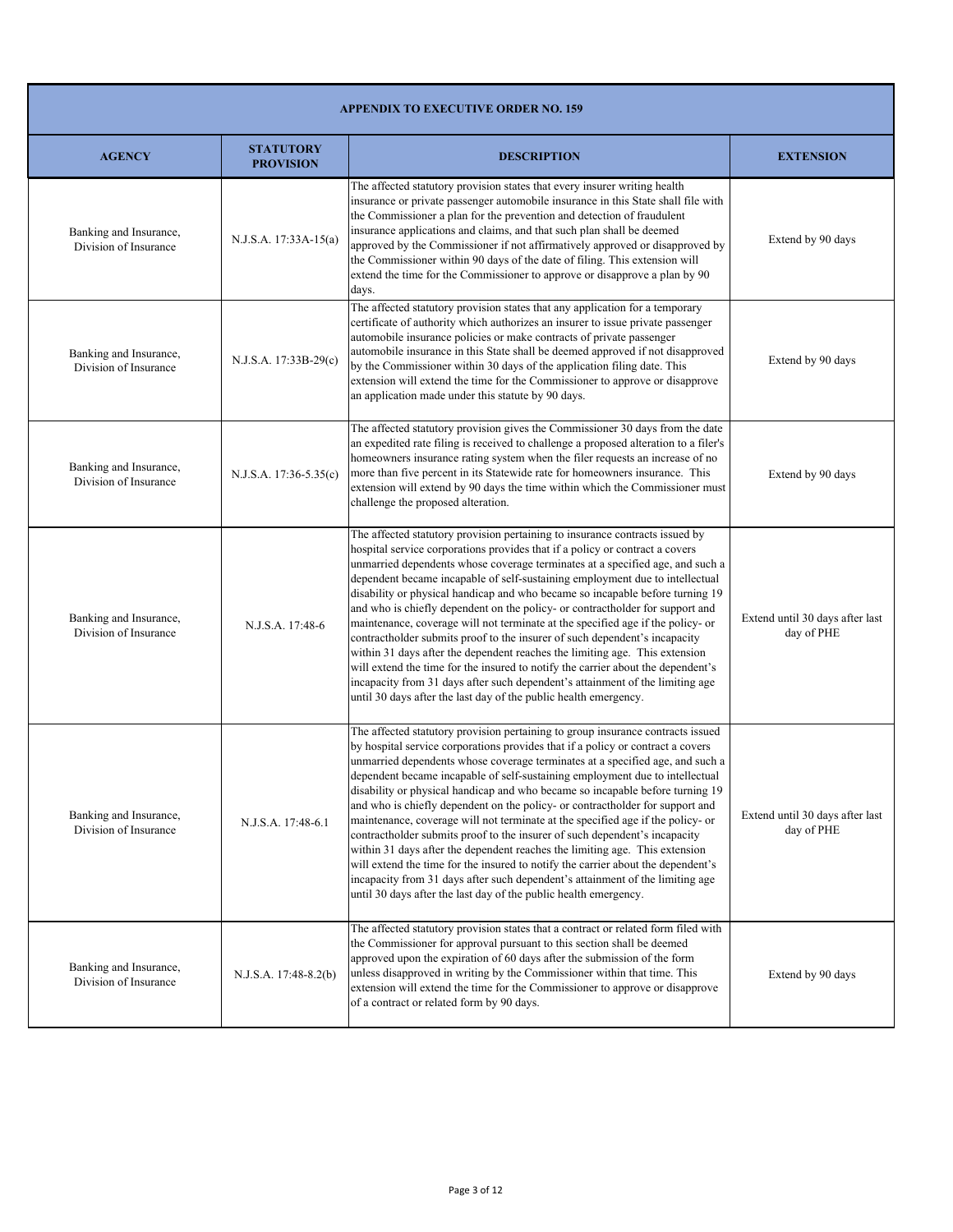| <b>APPENDIX TO EXECUTIVE ORDER NO. 159</b>      |                                      |                                                                                                                                                                                                                                                                                                                                                                                                                                                                                                                                                                                                                                                                                                                                                                                                                                                                                                                                                                                            |                                               |
|-------------------------------------------------|--------------------------------------|--------------------------------------------------------------------------------------------------------------------------------------------------------------------------------------------------------------------------------------------------------------------------------------------------------------------------------------------------------------------------------------------------------------------------------------------------------------------------------------------------------------------------------------------------------------------------------------------------------------------------------------------------------------------------------------------------------------------------------------------------------------------------------------------------------------------------------------------------------------------------------------------------------------------------------------------------------------------------------------------|-----------------------------------------------|
| <b>AGENCY</b>                                   | <b>STATUTORY</b><br><b>PROVISION</b> | <b>DESCRIPTION</b>                                                                                                                                                                                                                                                                                                                                                                                                                                                                                                                                                                                                                                                                                                                                                                                                                                                                                                                                                                         | <b>EXTENSION</b>                              |
| Banking and Insurance,<br>Division of Insurance | N.J.S.A. 17:48-8.2(d)                | The affected statutory provision states that a contract or related form<br>resubmitted by a Hospital Service Corporation in response to the<br>Commissioner's objections shall be deemed approved upon the expiration of<br>30 days after its resubmission unless disapproved in writing by the<br>Commissioner within that time. This extension will extend the time for the<br>Commissioner to disapprove, in writing, a contract or related form resubmitted<br>under the statute by 90 days.                                                                                                                                                                                                                                                                                                                                                                                                                                                                                           | Extend by 90 days                             |
| Banking and Insurance,<br>Division of Insurance | N.J.S.A. 17:48A-5                    | The affected statutory provision pertaining to subscription contracts issued by<br>medical service corporations provides that if a policy or contract a covers<br>unmarried dependents whose coverage terminates at a specified age, and such a<br>dependent became incapable of self-sustaining employment due to intellectual<br>disability or physical handicap and who became so incapable before turning 19<br>and who is chiefly dependent on the policy- or contractholder for support and<br>maintenance, coverage will not terminate at the specified age if the policy- or<br>contractholder submits proof to the insurer of such dependent's incapacity<br>within 31 days after the dependent reaches the limiting age. This extension<br>will extend the time for the insured to notify the carrier about the dependent's<br>incapacity from 31 days after such dependent's attainment of the limiting age<br>until 30 days after the last day of the public health emergency. | Extend until 30 days after last<br>day of PHE |
| Banking and Insurance,<br>Division of Insurance | N.J.S.A. 17:48A-7.1                  | The affected statutory provision pertaining to group contracts issued by<br>medical service corporations provides that if a policy or contract a covers<br>unmarried dependents whose coverage terminates at a specified age, and such a<br>dependent became incapable of self-sustaining employment due to intellectual<br>disability or physical handicap and who became so incapable before turning 19<br>and who is chiefly dependent on the policy- or contractholder for support and<br>maintenance, coverage will not terminate at the specified age if the policy- or<br>contractholder submits proof to the insurer of such dependent's incapacity<br>within 31 days after the dependent reaches the limiting age. This extension<br>will extend the time for the insured to notify the carrier about the dependent's<br>incapacity from 31 days after such dependent's attainment of the limiting age,<br>until 30 days after the end of the Public Health Emergency.            | Extend until 30 days after last<br>day of PHE |
| Banking and Insurance,<br>Division of Insurance | N.J.S.A. 17:48E-13.2(b)              | The affected statutory provision states that certain contracts or related forms<br>filed by a Health Service Corporation with the Commissioner shall be deemed<br>approved upon the expiration of 60 days after the submission of the form<br>unless disapproved in writing by the Commissioner within that time. This<br>extension will extend the time for the Commissioner to disapprove in writing a<br>contract or related form by 90 days.                                                                                                                                                                                                                                                                                                                                                                                                                                                                                                                                           | Extend by 90 days                             |
| Banking and Insurance,<br>Division of Insurance | N.J.S.A. 17:48E-13.2(d)              | The affected statutory provision states that a contract or related form,<br>resubmitted by a Health Service Corporation in response to the<br>Commissioner's objections, shall be deemed approved upon the expiration of<br>30 days after its resubmission unless disapproved in writing by the<br>Commissioner within that time. This extension will extend the time for the<br>Commissioner to disapprove in writing any contract or related form by 90 days.                                                                                                                                                                                                                                                                                                                                                                                                                                                                                                                            | Extend by 90 days                             |
| Banking and Insurance,<br>Division of Insurance | N.J.S.A. 17:48E-22                   | The affected statutory provision pertaining to insurance coverage issued by<br>health service corporations provides that if a policy or contract a covers<br>unmarried dependents whose coverage terminates at a specified age, and such a<br>dependent became incapable of self-sustaining employment due to intellectual<br>disability or physical handicap and who became so incapable before turning 19<br>and who is chiefly dependent on the policy- or contractholder for support and<br>maintenance, coverage will not terminate at the specified age if the policy- or<br>contractholder submits proof to the insurer of such dependent's incapacity<br>within 31 days after the dependent reaches the limiting age. This extension<br>will extend the time for the insured to notify the carrier about the dependent's<br>incapacity from 31 days after such dependent's attainment of the limiting age<br>until 30 days after the last day of the public health emergency.      | Extend until 30 days after last<br>day of PHE |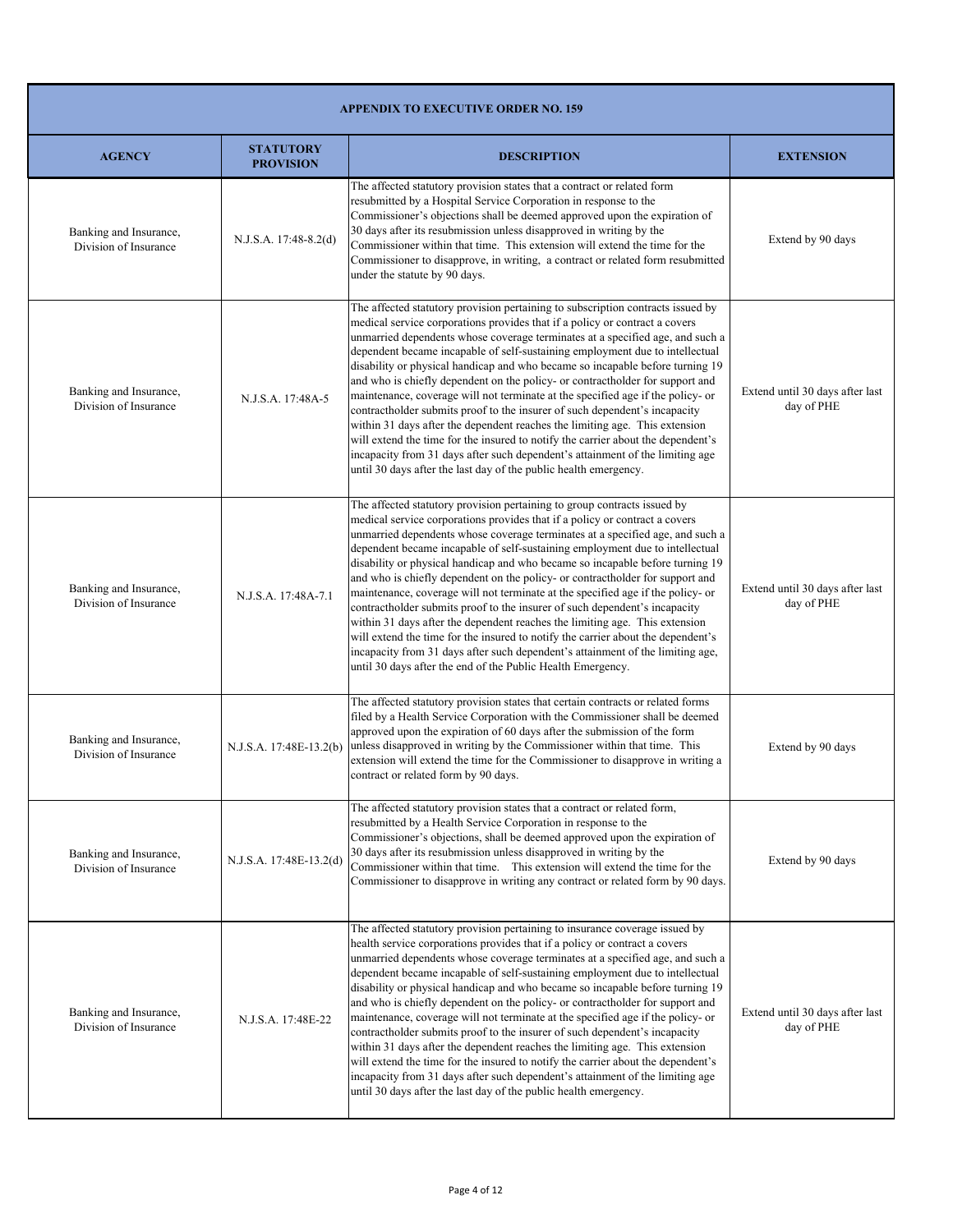| <b>APPENDIX TO EXECUTIVE ORDER NO. 159</b>      |                                      |                                                                                                                                                                                                                                                                                                                                                                                                                                                                                                                                                                                                                                                                                                                                                                                                                                                                                                                                                                                             |                                                |
|-------------------------------------------------|--------------------------------------|---------------------------------------------------------------------------------------------------------------------------------------------------------------------------------------------------------------------------------------------------------------------------------------------------------------------------------------------------------------------------------------------------------------------------------------------------------------------------------------------------------------------------------------------------------------------------------------------------------------------------------------------------------------------------------------------------------------------------------------------------------------------------------------------------------------------------------------------------------------------------------------------------------------------------------------------------------------------------------------------|------------------------------------------------|
| <b>AGENCY</b>                                   | <b>STATUTORY</b><br><b>PROVISION</b> | <b>DESCRIPTION</b>                                                                                                                                                                                                                                                                                                                                                                                                                                                                                                                                                                                                                                                                                                                                                                                                                                                                                                                                                                          | <b>EXTENSION</b>                               |
| Banking and Insurance,<br>Division of Insurance | N.J.S.A. 17:48E-26(d)                | The affected statutory provision states that increased rates for hospitalization<br>benefits filed pursuant to this subsection shall be deemed to be approved unless<br>disapproved by the Commissioner on or before the day the rates are to become<br>effective, which shall be no later than 20 days following their filing, unless the<br>Commissioner waives the 20 day period or any portion thereof. This extension<br>will extend the deadline after which rates will be deemed approved by 90 days.                                                                                                                                                                                                                                                                                                                                                                                                                                                                                | Extend by 90 days                              |
| Banking and Insurance,<br>Division of Insurance | N.J.S.A. 17:48E-3(i)                 | The affected statutory provision requires that on or before June 30, 2019, and<br>annually thereafter, the Commissioner shall report to the Governor, and to the<br>Legislature pursuant to section 2 of P.L.1991, c.164 (C.52:14-19.1), on the<br>compliance of a health service corporation with the provisions of P.L.2017,<br>c.100 (C.17:48E-17.3 et al.). This extension will extend the time for the<br>Commissioner to report to the Governor and Legislature under the provisions<br>of this statute until 180 days after the last day of the public health emergency.                                                                                                                                                                                                                                                                                                                                                                                                             | Extend until 180 days after last<br>day of PHE |
| Banking and Insurance,<br>Division of Insurance | N.J.S.A. 17:48E-30                   | The affected statutory provision pertaining to group insurance coverage issued<br>by health service corporations provides that if a policy or contract a covers<br>unmarried dependents whose coverage terminates at a specified age, and such a<br>dependent became incapable of self-sustaining employment due to intellectual<br>disability or physical handicap and who became so incapable before turning 19<br>and who is chiefly dependent on the policy- or contractholder for support and<br>maintenance, coverage will not terminate at the specified age if the policy- or<br>contractholder submits proof to the insurer of such dependent's incapacity<br>within 31 days after the dependent reaches the limiting age. This extension<br>will extend the time for the insured to notify the carrier about the dependent's<br>incapacity from 31 days after such dependent's attainment of the limiting age<br>until 30 days after the last day of the public health emergency. | Extend until 30 days after last<br>day of PHE  |
| Banking and Insurance,<br>Division of Insurance | N.J.S.A. 17:48F-5(a)                 | The affected statutory provision states that a notice of modification submitted<br>to the Commissioner by a prepaid prescription service organization under this<br>statute shall be deemed approved if the Commissioner fails to affirmatively<br>approve or disapprove the change or modification within 60 days of submission<br>of the notice, although the Commissioner may extend the 60-day review period<br>for not more than an additional 30 days. This extension will extend the time for<br>the Commissioner to take action under this statute by 90 days.                                                                                                                                                                                                                                                                                                                                                                                                                      | Extend by 90 days                              |
| Banking and Insurance,<br>Division of Insurance | N.J.S.A. 17:48F-8                    | The affected statutory provision states that a contract submitted by a prepaid<br>prescription service organization shall be deemed approved if the<br>Commissioner does not affirmatively approve or disapprove the contract within<br>60 days of the date of submission, although the Commissioner may extend the<br>60-day review period for not more than 30 additional days. This extension will<br>extend the time for the Commissioner to take action under this statute by 90<br>days.                                                                                                                                                                                                                                                                                                                                                                                                                                                                                              | Extend by 90 days                              |
| Banking and Insurance,<br>Division of Insurance | N.J.S.A. 17:48H-14(a)                | The affected statutory provision states that a notice of modification submitted<br>to the Commissioner by a licensed organized delivery system under this statute<br>shall be deemed approved if the Commissioner fails to affirmatively approve or<br>disapprove the change or modification within 60 days of submission of the<br>notice, although the Commissioner may extend the 60-day review period for<br>not more than an additional 30 days. This extension will extend the time for the<br>Commissioner to take action under this statute by 90 days.                                                                                                                                                                                                                                                                                                                                                                                                                             | Extend by 90 days                              |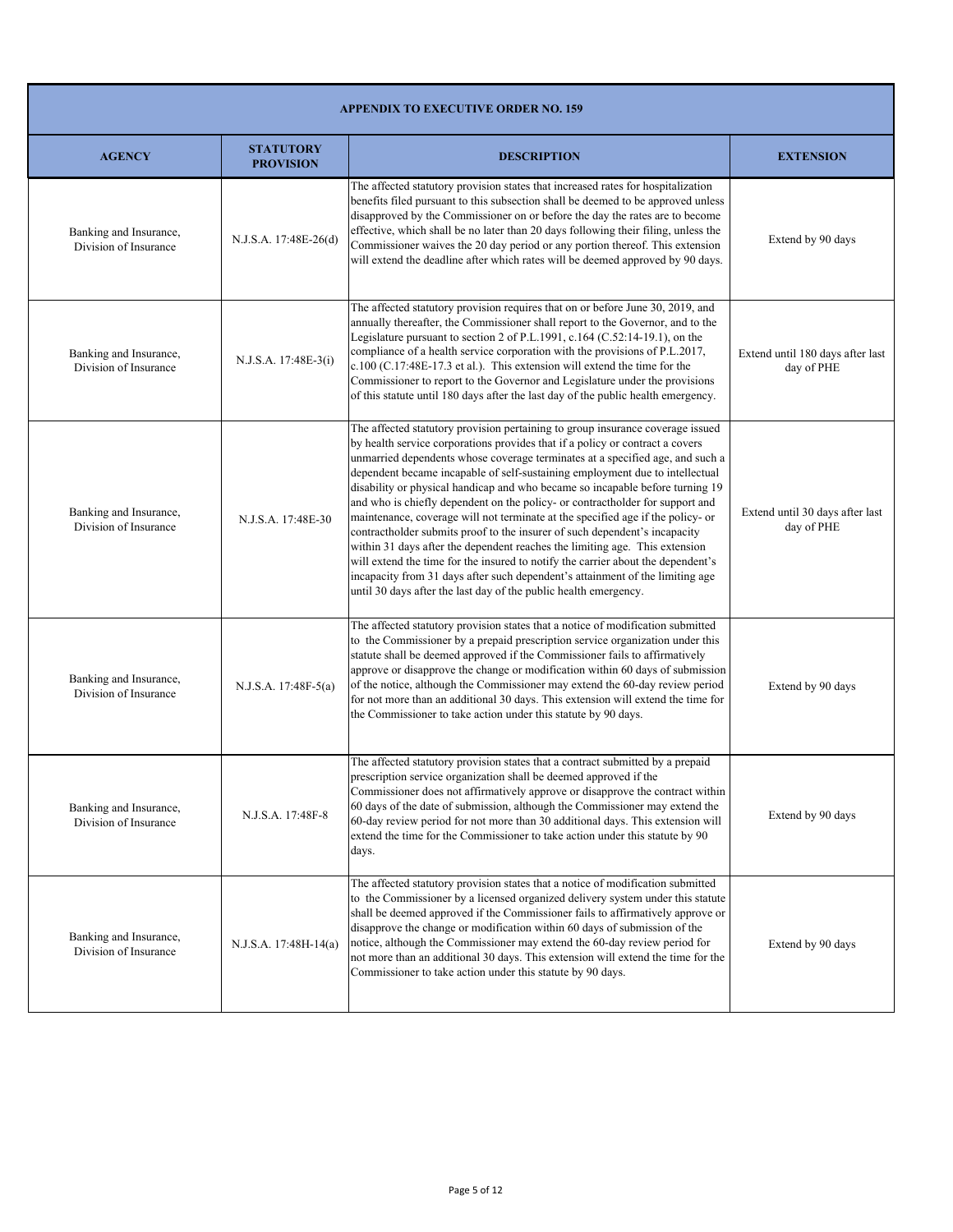| <b>APPENDIX TO EXECUTIVE ORDER NO. 159</b>      |                                      |                                                                                                                                                                                                                                                                                                                                                                                                                                                                                                                                                                                                                                                        |                   |
|-------------------------------------------------|--------------------------------------|--------------------------------------------------------------------------------------------------------------------------------------------------------------------------------------------------------------------------------------------------------------------------------------------------------------------------------------------------------------------------------------------------------------------------------------------------------------------------------------------------------------------------------------------------------------------------------------------------------------------------------------------------------|-------------------|
| <b>AGENCY</b>                                   | <b>STATUTORY</b><br><b>PROVISION</b> | <b>DESCRIPTION</b>                                                                                                                                                                                                                                                                                                                                                                                                                                                                                                                                                                                                                                     | <b>EXTENSION</b>  |
| Banking and Insurance,<br>Division of Insurance | $N.J.S.A. 17:48H-6(a)$               | The affected statutory provision states that a notice of modification submitted<br>to the Commissioner by a certified organized delivery system under this statute<br>shall be deemed approved if the Commissioner fails to affirmatively approve or<br>disapprove the change or modification within 60 days of submission of the<br>notice, although the Commissioner may extend the 60-day review period for<br>not more than an additional 30 days. This extension will extend the time for the<br>Commissioner to take action under this statute by 90 days.                                                                                       | Extend by 90 days |
| Banking and Insurance,<br>Division of Insurance | N.J.S.A. 17:49A-10(b)                | The affected statutory provision states that amendments to bylaws of a joint<br>insurance fund shall be deemed approved unless the Commissioner either<br>approves or disapproves the amendment within 30 working days of receipt.<br>This extension will extend the time for the Commissioner to take action under<br>this statute by 90 days.                                                                                                                                                                                                                                                                                                        | Extend by 90 days |
| Banking and Insurance,<br>Division of Insurance | N.J.S.A. 17:49A-8(b)                 | The affected statutory provision states that the bylaws or plan of risk<br>management of a joint insurance fund shall be deemed approved unless the<br>Commissioner either approves or disapproves the bylaws or plan of risk<br>management within 30 working days of receipt. This extension will extend the<br>time for the Commissioner to take action under this statute by 90 days.                                                                                                                                                                                                                                                               | Extend by 90 days |
| Banking and Insurance,<br>Division of Insurance | N.J.S.A. 17:51B-<br>2(b)(4)(a)       | The affected statutory provision states that, to qualify as an accredited reinsurer<br>within the meaning of this provision, an insurer must maintain a surplus in<br>regard to policyholders in an amount which is not less than \$20,000,000 and<br>have submitted an accreditation that has not been denied by the Commissioner<br>within 120 days of its submission. This extension will extend the time for the<br>Commissioner to take action under this statute by 90 days.                                                                                                                                                                     | Extend by 90 days |
| Banking and Insurance,<br>Division of Insurance | N.J.S.A. 17B:25-18.2(b)              | The affected statutory provision states that any life insurance policy or contract,<br>health insurance policy or contract, annuity, or variable contract subject to the<br>provisions of Title 17B of the New Jersey Statutes (Provisions for Other than<br>Group Life Insurance), or related form, filed with the Commissioner for<br>approval pursuant to this section shall be deemed approved upon the expiration<br>of 60 days after the submission of the form unless disapproved in writing by<br>the Commissioner within that time. This extension will extend the time for the<br>Commissioner to take action under this statute by 90 days. | Extend by 90 days |
| Banking and Insurance,<br>Division of Insurance | N.J.S.A. 17B:25-18.2(d)              | The affected statutory provision states that a life insurance policy, health<br>insurance policy, annuity, or variable contract or related form, resubmitted in<br>response to the Commissioner's objections pursuant to subsection b. of this<br>section, shall be deemed approved upon the expiration of 30 days after its<br>resubmission unless disapproved in writing by the Commissioner within that<br>time. This extension will extend the time for the Commissioner to take action<br>under this statute by 90 days.                                                                                                                          | Extend by 90 days |
| Banking and Insurance,<br>Division of Insurance | N.J.S.A. 17B:25-18.3(d)              | The affected statutory provision requires the Commissioner to send an<br>acknowledgement that the form and a certification memorandum which<br>conforms to the requirements of this section have been received within 60 days<br>of receipt. This extension will extend the time for the Commissioner to send<br>such an acknowledgement by 90 days.                                                                                                                                                                                                                                                                                                   | Extend by 90 days |
| Banking and Insurance,<br>Division of Insurance | N.J.S.A. 17B:25-18.4(d)              | The affected statutory provision requires the Commissioner to send an<br>acknowledgement that the form and a certification memorandum which<br>conforms to the requirements of this section have been received within 30 days<br>of receipt. This extension will extend the time for the Commissioner to send<br>such an acknowledgement by 90 days.                                                                                                                                                                                                                                                                                                   | Extend by 90 days |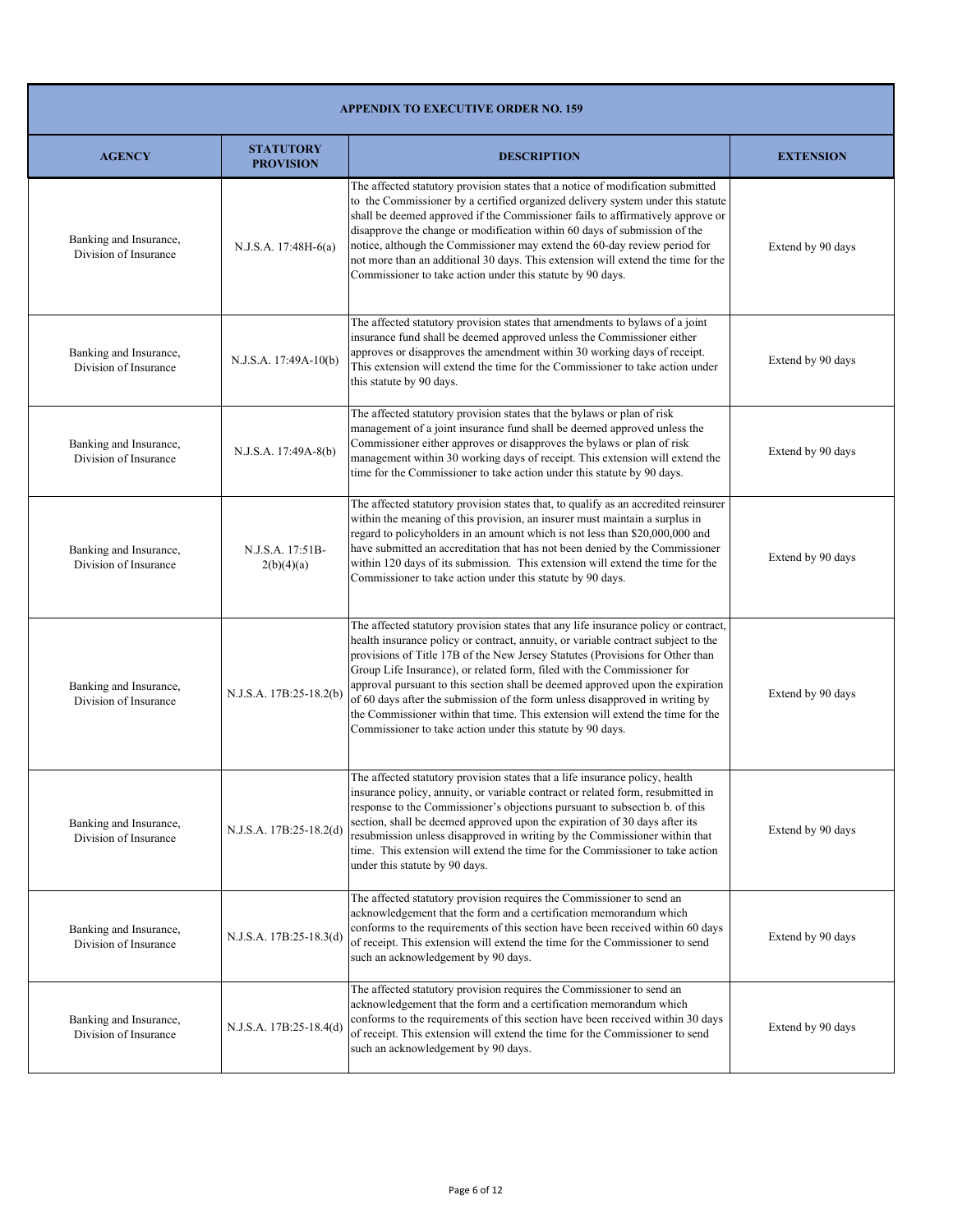| <b>APPENDIX TO EXECUTIVE ORDER NO. 159</b>      |                                      |                                                                                                                                                                                                                                                                                                                                                                                                                                                                                                                                                                                                                                                                                                                                                                                                                                                                                                                                                                 |                                               |
|-------------------------------------------------|--------------------------------------|-----------------------------------------------------------------------------------------------------------------------------------------------------------------------------------------------------------------------------------------------------------------------------------------------------------------------------------------------------------------------------------------------------------------------------------------------------------------------------------------------------------------------------------------------------------------------------------------------------------------------------------------------------------------------------------------------------------------------------------------------------------------------------------------------------------------------------------------------------------------------------------------------------------------------------------------------------------------|-----------------------------------------------|
| <b>AGENCY</b>                                   | <b>STATUTORY</b><br><b>PROVISION</b> | <b>DESCRIPTION</b>                                                                                                                                                                                                                                                                                                                                                                                                                                                                                                                                                                                                                                                                                                                                                                                                                                                                                                                                              | <b>EXTENSION</b>                              |
| Banking and Insurance,<br>Division of Insurance | N.J.S.A. 17B:26-2(b)                 | The affected statutory provision pertaining to individual health insurance<br>provides that if a policy or contract a covers unmarried dependents whose<br>coverage terminates at a specified age, and such a dependent became incapable<br>of self-sustaining employment due to intellectual disability or physical<br>handicap and who became so incapable before turning 19 and who is chiefly<br>dependent on the policy- or contractholder for support and maintenance,<br>coverage will not terminate at the specified age if the policy- or contractholder<br>submits proof to the insurer of such dependent's incapacity within 31 days after<br>the dependent reaches the limiting age. This extension will extend the time for<br>the insured to notify the carrier about the dependent's incapacity from 31 days<br>after such dependent's attainment of the limiting age until 30 days after the last<br>day of the public health emergency.        | Extend until 30 days after last<br>day of PHE |
| Banking and Insurance,<br>Division of Insurance | N.J.S.A. 17B:26A-6(a)(1              | The affected statutory provision states that, at the expiration of 30 days after<br>submission of a Medicare supplement policy or certificate, or any application,<br>rider or endorsement to be used in connection with the issuance or renewal of<br>any such policy or certificate, such form shall be deemed filed unless prior<br>thereto it has been affirmatively filed or disapproved for filing by the<br>Commissioner. This extension will extend the time for the Commissioner to<br>take action under this statute by 90 days.                                                                                                                                                                                                                                                                                                                                                                                                                      | Extend by 90 days                             |
| Banking and Insurance,<br>Division of Insurance | N.J.S.A. 17B:27-30                   | The affected statutory provision pertaining to group health and blanket<br>insurance provides that if a policy or contract a covers unmarried dependents<br>whose coverage terminates at a specified age, and such a dependent became<br>incapable of self-sustaining employment due to intellectual disability or<br>physical handicap and who became so incapable before turning 19 and who is<br>chiefly dependent on the policy- or contractholder for support and maintenance,<br>coverage will not terminate at the specified age if the policy- or contractholder<br>submits proof to the insurer of such dependent's incapacity within 31 days after<br>the dependent reaches the limiting age. This extension will extend the time for<br>the insured to notify the carrier about the dependent's incapacity from 31 days<br>after such dependent's attainment of the limiting age until 30 days after the last<br>day of the public health emergency. | Extend until 30 days after last<br>day of PHE |
| Banking and Insurance,<br>Division of Insurance | N.J.S.A. 17B:27A-30                  | The affected statutory provision states that a plan of operation or any<br>subsequent amendments thereto for individual health coverage shall be deemed<br>approved if not expressly disapproved by the Commissioner in writing within<br>90 days of receipt by the Commissioner. This extension will extend the time<br>for the Commissioner to take action under this statute by 90 days.                                                                                                                                                                                                                                                                                                                                                                                                                                                                                                                                                                     | Extend by 90 days                             |
| Banking and Insurance,<br>Division of Insurance | N.J.S.A. 17B:27A-33                  | The affected statutory provision states that any standard form submitted to the<br>Commissioner by the board of directors for the New Jersey Small Employer<br>Health Benefits Program shall be deemed approved if not expressly<br>disapproved in writing within 60 days of its receipt by the Commissioner. This<br>extension will extend the time for the Commissioner to take action under this<br>statute by 90 days.                                                                                                                                                                                                                                                                                                                                                                                                                                                                                                                                      | Extend by 90 days                             |
| Banking and Insurance,<br>Division of Insurance | N.J.S.A. 17B:27B-2(b)                | The affected statutory provision states that an application for licensure under<br>this provision shall be deemed approved if not disapproved by the<br>Commissioner within 60 days of receipt of a completed application. This<br>extension will extend the time for the Commissioner to take action under this<br>statute by 90 days.                                                                                                                                                                                                                                                                                                                                                                                                                                                                                                                                                                                                                         | Extend by 90 days                             |
| Banking and Insurance,<br>Division of Insurance | N.J.S.A. 17B:27E-10(b)               | The affected statutory provision states that a long-term care insurance policy,<br>contract or related form filed with the Commissioner for approval pursuant to<br>this section shall be deemed approved upon the expiration of 60 days after the<br>submission of the form unless disapproved in writing by the Commissioner<br>within that time. This extension will extend the time for the Commissioner to<br>take action under this statute by 90 days.                                                                                                                                                                                                                                                                                                                                                                                                                                                                                                   | Extend by 90 days                             |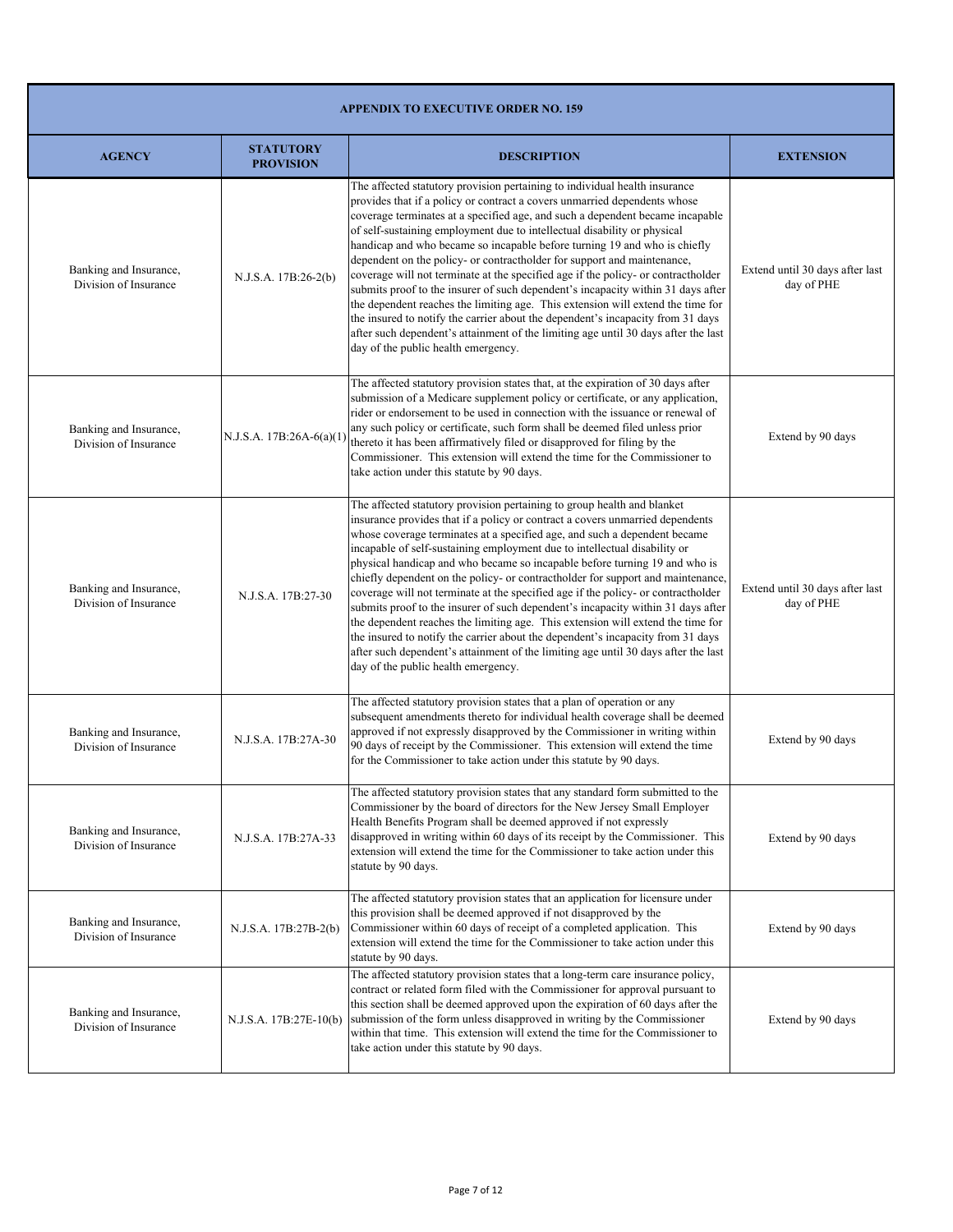|                                                 | <b>APPENDIX TO EXECUTIVE ORDER NO. 159</b> |                                                                                                                                                                                                                                                                                                                                                                                                                                                                                                                                                                          |                   |  |
|-------------------------------------------------|--------------------------------------------|--------------------------------------------------------------------------------------------------------------------------------------------------------------------------------------------------------------------------------------------------------------------------------------------------------------------------------------------------------------------------------------------------------------------------------------------------------------------------------------------------------------------------------------------------------------------------|-------------------|--|
| <b>AGENCY</b>                                   | <b>STATUTORY</b><br><b>PROVISION</b>       | <b>DESCRIPTION</b>                                                                                                                                                                                                                                                                                                                                                                                                                                                                                                                                                       | <b>EXTENSION</b>  |  |
| Banking and Insurance,<br>Division of Insurance | N.J.S.A. 17B:27E-10(d)                     | The affected statutory provision states that a long-term care insurance policy,<br>contract or related form resubmitted in response to the Commissioner's<br>objections pursuant to subsection b. of this section shall be deemed approved<br>upon the expiration of 30 days after its resubmission unless disapproved in<br>writing by the Commissioner within that time. This extension will extend the<br>time for the Commissioner to take action under this statute by 90 days.                                                                                     | Extend by 90 days |  |
| Banking and Insurance,<br>Division of Insurance | N.J.S.A. 17B:29-7(g)(2)                    | The affected statutory provision states that any form or schedule of premium<br>rates pertaining thereto filed with the Commissioner for approval pursuant to<br>this subsection shall be deemed approved upon the expiration of 60 days after<br>the submission of the form or schedule of premium rates unless disapproved in<br>writing by the Commissioner within that time. This extension will extend the<br>time for the Commissioner to take action under this statute by 90 days.                                                                               | Extend by 90 days |  |
| Banking and Insurance,<br>Division of Insurance | N.J.S.A. $17B:29-7(g)(4)$                  | The affected statutory provision states that a form or schedule of premium<br>rates, resubmitted in response to the Commissioner's objections pursuant to<br>paragraph (2) of this subsection, shall be deemed approved upon the expiration<br>of 30 days after its resubmission unless disapproved in writing by the<br>Commissioner within that time. This extension will extend the time for the<br>Commissioner to take action under this statute by 90 days.                                                                                                        | Extend by 90 days |  |
| Banking and Insurance,<br>Division of Insurance | N.J.S.A. 18A:18B-<br>4(b)(8)(b)            | The affected statutory provision states that an amendment to the bylaws of a<br>fund or an amendment to a risk management program filed by the trustees of a<br>school board insurance group shall be deemed approved if the Commissioner<br>neither approves nor disapproves the amendment within 60 days of receipt.<br>This extension will extend the time for the Commissioner to take action under<br>this statute by 90 days.                                                                                                                                      | Extend by 90 days |  |
| Banking and Insurance,<br>Division of Insurance | N.J.S.A. 18A:18B-7(a)                      | The affected statutory provision states that a school board insurance group's<br>bylaws or risk management program, or both, as the case may be, shall be<br>deemed approved if the Commissioner fails to approve or disapprove them<br>within 60 days of their filing. This extension will extend the time for the<br>Commissioner to take action under this statute by 90 days.                                                                                                                                                                                        | Extend by 90 days |  |
| Banking and Insurance,<br>Division of Insurance | N.J.S.A. 18A:64-91(a)                      | The affected statutory provision states that the bylaws of a State college risk<br>management group, or any joint liability fund of the group, shall be deemed<br>approved if the Commissioner fails to approve or disapprove the bylaws within<br>60 days following filing of the bylaws with the Commissioner. This extension<br>will extend the time for the Commissioner to take action under this statute by<br>90 days.                                                                                                                                            | Extend by 90 days |  |
| Banking and Insurance,<br>Division of Insurance | N.J.S.A. 26:2J-43(b)                       | The affected statutory provision states that any health maintenance organization<br>contract, evidence of coverage or related form filed with the Commissioner for<br>approval pursuant to this section shall be deemed approved upon the expiration<br>of 60 days after the submission of the form unless disapproved in writing by<br>the Commissioner within that time. This extension will extend the time for the<br>Commissioner to take action under this statute by 90 days.                                                                                     | Extend by 90 days |  |
| Banking and Insurance,<br>Division of Insurance | N.J.S.A. 26:2J-43(d)                       | The affected statutory provision states that a contract, evidence of coverage or<br>related form, resubmitted by a health maintenance organization in response to<br>the objections of the Commissioner pursuant to subsection b. of this section,<br>shall be deemed approved upon the expiration of 30 days after its resubmission<br>unless disapproved in writing by the Commissioner within that time. This<br>extension will extend the time for the Commissioner to disapprove a contract,<br>evidence of coverage or related form under this statute by 90 days. | Extend by 90 days |  |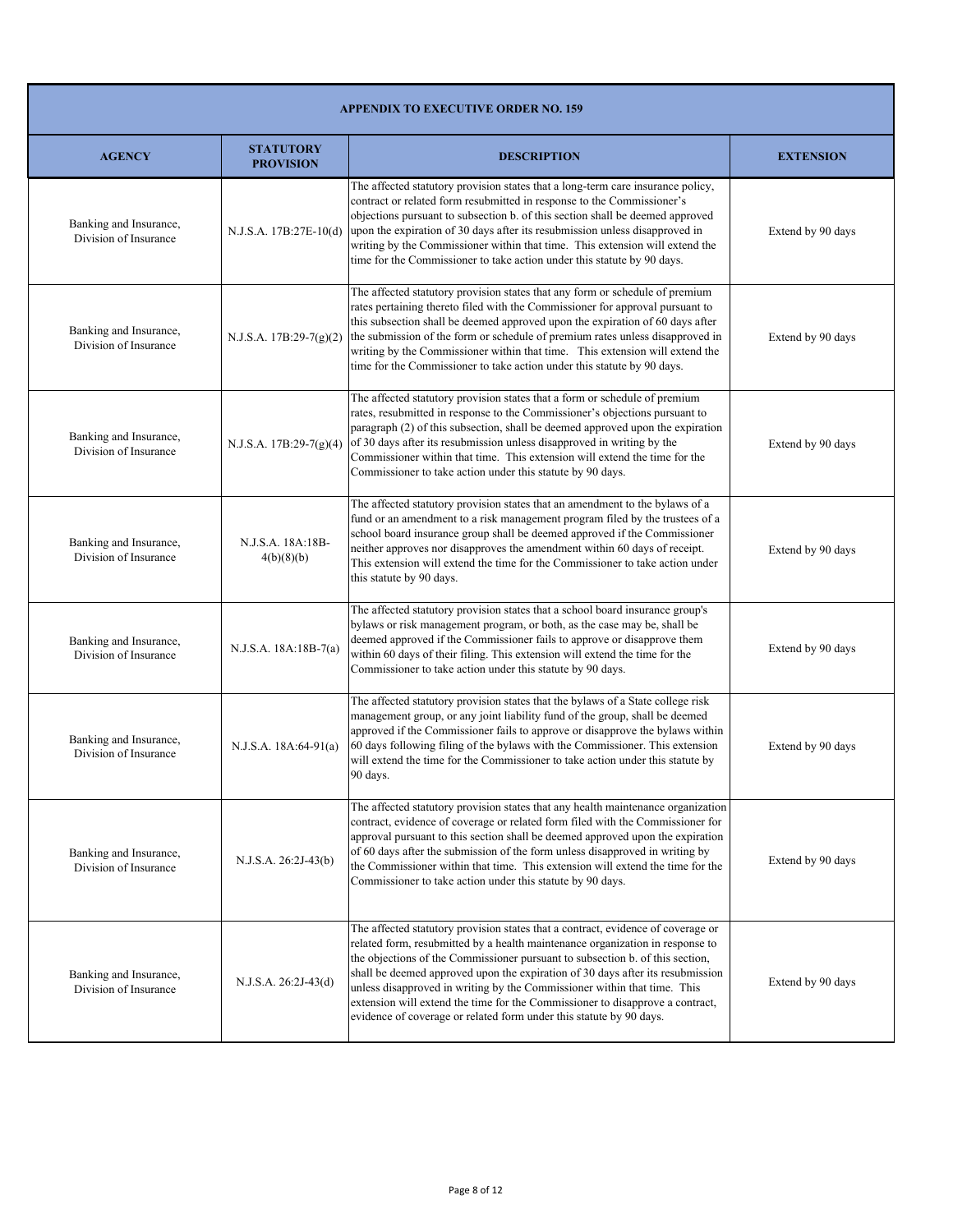| <b>APPENDIX TO EXECUTIVE ORDER NO. 159</b>                                      |                                      |                                                                                                                                                                                                                                                                                                                                                                                                                                                                                                                                                                                                                                                                                                            |                                |
|---------------------------------------------------------------------------------|--------------------------------------|------------------------------------------------------------------------------------------------------------------------------------------------------------------------------------------------------------------------------------------------------------------------------------------------------------------------------------------------------------------------------------------------------------------------------------------------------------------------------------------------------------------------------------------------------------------------------------------------------------------------------------------------------------------------------------------------------------|--------------------------------|
| <b>AGENCY</b>                                                                   | <b>STATUTORY</b><br><b>PROVISION</b> | <b>DESCRIPTION</b>                                                                                                                                                                                                                                                                                                                                                                                                                                                                                                                                                                                                                                                                                         | <b>EXTENSION</b>               |
| Banking and Insurance,<br>Division of Insurance                                 | $N.J.S.A. 26:2SS-11(a)$              | The affected statutory provision requires that if attempts to negotiate<br>reimbursement for services between an out-of-network health care provider and<br>a member of a self-funded plan do not result in a resolution of the payment<br>dispute within 30 days after the plan member is sent a bill for the services, the<br>plan member or out-of-network health care provider may initiate binding<br>arbitration to determine payment for the services. This extension will extend<br>the time for the out-of-network health care provider and the member of a self-<br>funded plan to negotiate a resolution by 30 days.                                                                            | Extend by 30 days              |
| Banking and Insurance,<br>Division of Insurance                                 | N.J.S.A. 26:2SS-14(b)                | The affected statutory provision requires the Department to annually report to<br>the Governor and the Legislature on the savings to policyholders and the<br>healthcare system that result from the provisions of the Out-of-network<br>Consumer Protection, Transparency, Cost Containment and Accountability<br>Act. This extension will extend the time by which the Department must submit<br>its annual report until December 28, 2020.                                                                                                                                                                                                                                                              | Extend until December 28, 2020 |
| Banking and Insurance,<br>Division of Insurance                                 | N.J.S.A. 26:2SS-9(c)                 | The affected statutory provision states that if a carrier notifies a provider that<br>the carrier considers a claim to be excessive, the carrier and provider shall have<br>30 days from the date of this notification to negotiate a settlement, and that if<br>no settlement is reached after the 30 days, the carrier, provider, or covered<br>person, as applicable, may initiate binding arbitration within 30 days of the<br>final offer. This extension will extend two time periods, each by 30 days: (a)<br>the time for the carrier and provider to negotiate a settlement; and (b) the time<br>for the carrier, provider, or covered person, as applicable, to initiate binding<br>arbitration. | Extend by 30 days              |
| Banking and Insurance,<br>Division of Insurance                                 | $N.J.S.A. 40A:10-41(c)$              | The affected statutory provision states that the bylaws or plan of risk<br>management of any joint insurance fund shall be deemed approved if the<br>Commissioner shall fail to either approve or disapprove the bylaws or plan of<br>risk management within 30 working days of receipt. This extension will<br>extend the time for the Commissioner to take action under this statute by 90<br>days.                                                                                                                                                                                                                                                                                                      | Extend by 90 days              |
| Banking and Insurance,<br>Division of Insurance                                 | $N.J.S.A. 40A:10-43(c)$              | The affected statutory provision states that any amendment to the bylaws or<br>plan of risk management of any joint insurance fund shall be deemed approved<br>if the Commissioner shall fail to either approve or disapprove the amendment<br>within 30 working days of receipt. This extension will extend the time for the<br>Commissioner to take action under this statute by 90 days.                                                                                                                                                                                                                                                                                                                | Extend by 90 days              |
| Education,<br>Division of Finance                                               | N.J.S.A. 18A:7F-41(c)3               | The affected statutory provision states that a board of education may<br>appropriate federal impact aid funds to establish or supplement the reserve<br>account in the district's annual budget, or through a transfer by a two-thirds<br>affirmative vote of the authorized membership of the board between June 1 and<br>June 30, for withdrawal in any subsequent school year. This extension will<br>extend the June 30, 2020 deadline by three months, until September 30, 2020,<br>but does not affect the June 1, 2020 start date.                                                                                                                                                                  | Extend by 3 months             |
| Education,<br>School Ethics Commission                                          | N.J.S.A. 18A:12-26                   | The affected statutory provision requires all school officials to file with the<br>School Ethics Commission an annual financial disclosure statement by April<br>30. This extension will extend the deadline for school officials to file annual<br>financial disclosure statements to July 31, 2020.                                                                                                                                                                                                                                                                                                                                                                                                      | Extend until July 31, 2020     |
| Health,<br>Division of Employment,<br>Environmental, and Occupational<br>Health | N.J.S.A. 34:5A-10(b)                 | The affected statutory provision requires every employer to update the<br>workplace survey for his facility every five years. This extension will extend<br>until November 15, 2020, the deadline for public employers whose surveys for<br>the 2019 reporting year are due on July 15, 2020.                                                                                                                                                                                                                                                                                                                                                                                                              | Extend until November 15, 2020 |
| Health,<br>Environmental, Epidemiology, and<br>Occupational Health              | N.J.S.A. 24:10-57.2                  | The affected statutory provision states that permits for milk plants and bulk<br>milk haulers shall expire on June 30 of each year unless an earlier date is<br>specified by such permit. This extension will extend current, expiring milk<br>plant and bulk milk hauler permits by 90 days.                                                                                                                                                                                                                                                                                                                                                                                                              | Extend by 90 days              |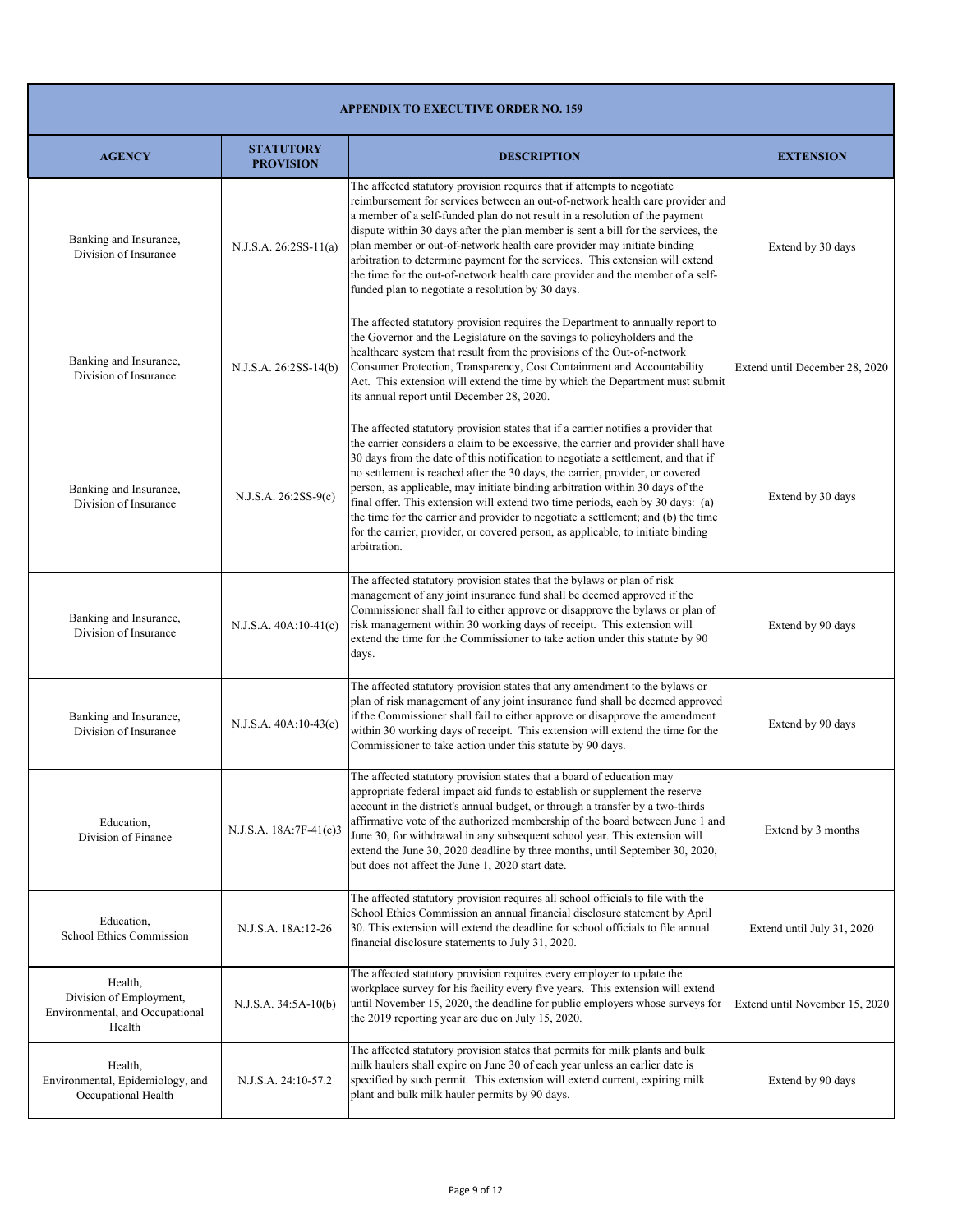| <b>APPENDIX TO EXECUTIVE ORDER NO. 159</b>                                      |                                      |                                                                                                                                                                                                                                                                                                                                                                                                                                                                                                                                                                                                                                                                                   |                    |
|---------------------------------------------------------------------------------|--------------------------------------|-----------------------------------------------------------------------------------------------------------------------------------------------------------------------------------------------------------------------------------------------------------------------------------------------------------------------------------------------------------------------------------------------------------------------------------------------------------------------------------------------------------------------------------------------------------------------------------------------------------------------------------------------------------------------------------|--------------------|
| <b>AGENCY</b>                                                                   | <b>STATUTORY</b><br><b>PROVISION</b> | <b>DESCRIPTION</b>                                                                                                                                                                                                                                                                                                                                                                                                                                                                                                                                                                                                                                                                | <b>EXTENSION</b>   |
| Health,<br>Environmental, Epidemiology, and<br>Occupational Health              | N.J.S.A. 4:19-15.3                   | The affected statutory provision requires dog licenses, registration tags and<br>renewals to expire by no later than June 30 in the year stated on the license.<br>This extension will extend by 90 days the expiration date of dog licenses,<br>registration tags, and renewals.                                                                                                                                                                                                                                                                                                                                                                                                 | Extend by 90 days  |
| Health,<br>Environmental, Epidemiology, and<br>Occupational Health              | N.J.S.A. 4:19-15.8(b)                | The affected statutory provision states that all licenses to operate a kennel, pet<br>shop, shelter or pound shall expire on the last day of June of each year. This<br>extension will extend the expiration date of current, expiring licenses to operate<br>a kennel, pet shop, shelter or pound by 90 days.                                                                                                                                                                                                                                                                                                                                                                    | Extend by 90 days  |
| Health,<br>Division of Medicinal Marijuana                                      | $N.J.S.A. 24:6I-7(k)(1)$             | The affected statutory provision authorizes the first six alternative treatment<br>centers that were issued permits to sell or transfer the permit to a for-profit<br>entity within one year of the effective date of P.L. 2019, c. 153, on July 2,<br>2019. This extension will extend the deadline for such sales or transfers by 90<br>days for submissions received prior to July 1, 2020.                                                                                                                                                                                                                                                                                    | Extend by 90 days  |
| Human Services                                                                  | P.L. 2019, c.499                     | The affected statutory provision requires the Commissioner to issue a report on<br>the nature and frequency of social isolation occurring in the State, and the<br>resources that are available to combat social isolation, by October 17, 2020.<br>This extension will extend the deadline for the report by 6 months.                                                                                                                                                                                                                                                                                                                                                           | Extend by 6 months |
| Human Services,<br>Division of Family Development                               | $N.J.S.A. 44:10-51(e)$               | The affected statutory provision requires the Division of Family Development<br>to compile identifying information for all individuals who receive emergency<br>assistance in connection with Work First New Jersey and Supplemental<br>Security Income, and to submit that information to the Legislature on an annual<br>basis no later than April 1 of the current calendar year for expenditures in the<br>prior calendar year. This extension will extend by 6 months the time by which<br>the Division must submit its report to the Legislature.                                                                                                                           | Extend by 6 months |
| Human Services,<br>Division of Family Development                               | $N.J.S.A. 44:10-51(i)$               | The affected statutory provision requires the Commissioner to annually report<br>to the Legislature the number of recipients deemed ineligible for emergency<br>assistance in connection with Work First New Jersey and Supplemental<br>Security Income on the grounds that the individual has reached the maximum<br>period of emergency assistance allowed, and the total number of months of<br>emergency assistance provided by the Department. This extension will extend<br>by 6 months the time by which the Commissioner must submit the annual<br>report to the Legislature.                                                                                             | Extend by 6 months |
| Human Services.<br>Division of Family Development                               | P.L. 2019, c.429                     | The affected statutory provision requires the Department to establish guidelines<br>and make available certain health care and social service resources during a<br>Code Blue Alert. This extension will extend by 6 months the June 1, 2020<br>deadline by which the Department must establish and make available the<br>specific guidelines and resources.                                                                                                                                                                                                                                                                                                                      | Extend by 6 months |
| Human Services,<br>Division of Medical Assistance and<br><b>Health Services</b> | N.J.S.A. 30:4D-3c(b)                 | The affected statutory provision requires the Commissioner to annually publish<br>the results of the Department's performance evaluations of all entities<br>responsible for intake and processing of applications for Medicaid and NJ<br>FamilyCare programs. This extension will extend by 6 months the time by<br>which the Commissioner must publish the Department's performance<br>evaluations.                                                                                                                                                                                                                                                                             | Extend by 6 months |
| Human Services,<br>Division of Medical Assistance and<br>Health Services        | P.L. 2019, c.343                     | The affected statutory provision requires health benefits and Medicaid coverage<br>for breastfeeding support, effective July 11, 2020, stating that the Department<br>shall, contingent on maintaining or receiving necessary federal approvals,<br>ensure that benefits for comprehensive lactation support, counseling, and<br>consultation, and the costs for renting or purchasing breastfeeding equipment,<br>in conjunction with each birth, for the duration of breastfeeding shall be<br>provided with no cost-sharing to eligible persons under the Medicaid program.<br>This extension will extend by 6 months the effective date of the expanded<br>Medicaid coverage. | Extend by 6 months |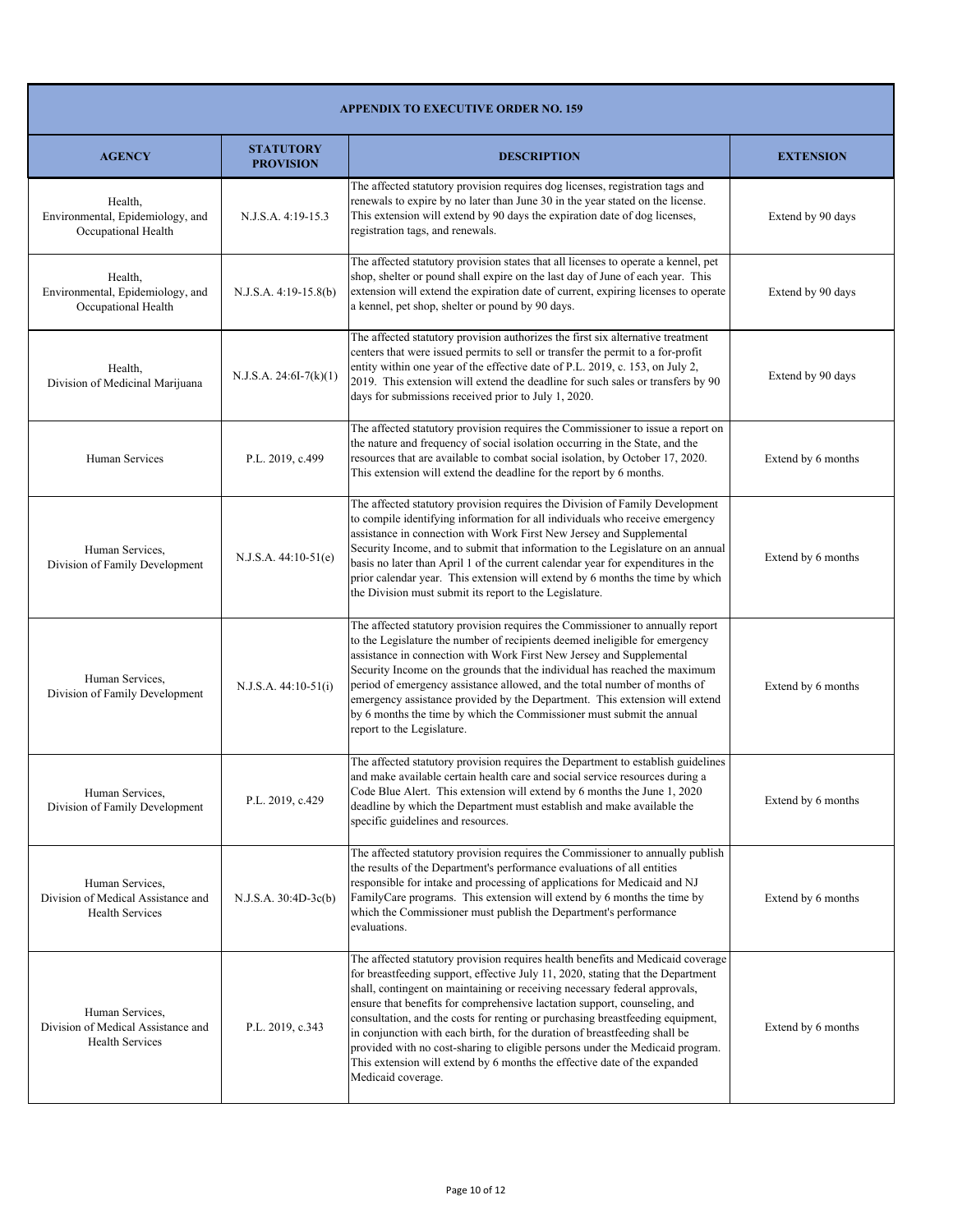| <b>APPENDIX TO EXECUTIVE ORDER NO. 159</b>                                        |                                      |                                                                                                                                                                                                                                                                                                                                                                                                                                                                                                                                                                                                                                                                                                     |                                                |
|-----------------------------------------------------------------------------------|--------------------------------------|-----------------------------------------------------------------------------------------------------------------------------------------------------------------------------------------------------------------------------------------------------------------------------------------------------------------------------------------------------------------------------------------------------------------------------------------------------------------------------------------------------------------------------------------------------------------------------------------------------------------------------------------------------------------------------------------------------|------------------------------------------------|
| <b>AGENCY</b>                                                                     | <b>STATUTORY</b><br><b>PROVISION</b> | <b>DESCRIPTION</b>                                                                                                                                                                                                                                                                                                                                                                                                                                                                                                                                                                                                                                                                                  | <b>EXTENSION</b>                               |
| Human Services.<br>Division of Medical Assistance and<br><b>Health Services</b>   | P.L. 2019, c.473                     | The affected statutory provision provides for coverage of comprehensive<br>tobacco cessation benefits in Medicaid, and states that information regarding<br>the availability of such tobacco cessation services shall be provided to all<br>individuals authorized to receive such tobacco cessation services no later than<br>90 days after the effective date of the provision; upon the establishment of an<br>individual's eligibility for medical assistance; and upon the redetermination of<br>an individual's eligibility for medical assistance. This extension will extend by<br>6 months the effective date of the expanded Medicaid coverage.                                           | Extend by 6 months                             |
| Human Services,<br>Division of Medical Assistance and<br><b>Health Services</b>   | P.L. 2019, c.87                      | The affected statutory provision prohibits Medicaid reimbursement for non-<br>medically indicated early elective deliveries performed earlier than 39 weeks<br>gestation, effective September 1, 2019 and July 1, 2020 for education and<br>implementation, respectively. This extension will extend the July 1, 2020<br>deadline until 6 months after the last day of the public health emergency.                                                                                                                                                                                                                                                                                                 | Extend until 6 months after last<br>day of PHE |
| Human Services.<br>Division of Mental Health and<br><b>Addiction Services</b>     | P.L. 2019, c.391, s.2                | The affected statutory provision requires the Commissioner to designate one or<br>more mental health agencies or facilities in each geographic area of the State as<br>a screening service, effective August 1, 2020. This extension will extend the<br>effective date of this provision until 3 months after the last day of the public<br>health emergency.                                                                                                                                                                                                                                                                                                                                       | Extend until 3 months after last<br>day of PHE |
| Human Services,<br>Division of Medical Assistance and<br><b>Health Services</b>   | P.L. 2019, c.317                     | The affected statutory provision requires Medicaid coverage for pasteurized<br>donated human breast milk under certain circumstances, effective May 1,<br>2020. This extension will extend by 6 months the effective date of the<br>expanded Medicaid coverage.                                                                                                                                                                                                                                                                                                                                                                                                                                     | Extend by 6 months                             |
| Labor and Workforce Development                                                   | $N.J.S.A. 34:21-10(a)$               | The affected statutory provision, which becomes effective on July 1,<br>2020, requires New Jersey call center employers to notify the Commissioner if<br>they experience a 35% or greater decrease in staffing capacity relative to call<br>volume when measured against the previous six-month average volume, which<br>results in the call center employer becoming ineligible to receive certain State<br>financial assistance for 36 months. This extension will extend the effective date<br>until 60 days after the last day of the public health emergency.                                                                                                                                  | Extend until 60 days after last<br>day of PHE  |
| Labor and Workforce Development,<br><b>Employee Residency Review</b><br>Committee | $N.J.S.A. 52:14-7(a)$                | The affected statutory provision requires the Committee to issue a decision on<br>New Jersey First exemption applications based on hardship or critical need<br>within 30 days of receipt, or the application is denied. The extension will<br>extend the deadline for the Committee to act until 90 days after the last day of<br>the public health emergency.                                                                                                                                                                                                                                                                                                                                     | Extend until 90 days after last<br>day of PHE  |
| Labor and Workforce Development,<br><b>Employee Residency Review</b><br>Committee | $N.J.S.A. 52:14-7(d)$                | The affected statutory provision requires persons holding or attempting to hold<br>an office, employment or position with the State or an instrumentality or<br>political subdivision of the State (including school districts), subject to certain<br>exceptions, to ensure that their primary residence is in New Jersey within one<br>year of taking such office, employment or position. This extension will extend<br>the time within which persons holding or attempting to hold such office,<br>employment or position must obtain primary residency in New Jersey until 90<br>days after the last day of the public health emergency.                                                       | Extend until 90 days after last<br>day of PHE  |
| Labor and Workforce Development,<br>Division of Workers Compensation              | N.J.S.A. 34:15-95.6(d)               | The affected statutory provision requires insurance carriers or self-insured<br>employers responsible for the payment of workers' compensation death benefits<br>to a dependent to notify the Division of Workers' Compensation of the need to<br>have the Second Injury Fund make supplemental benefit payments to the<br>dependent not later than 60 days after the date on which it is determined that<br>payment of supplemental benefits is required. This extension will extend the<br>time by which insurance carriers or self-insured employers must notify the<br>Fund that supplemental benefit payments are required until 60 days after the<br>last day of the public health emergency. | Extend until 60 days after last<br>day of PHE  |